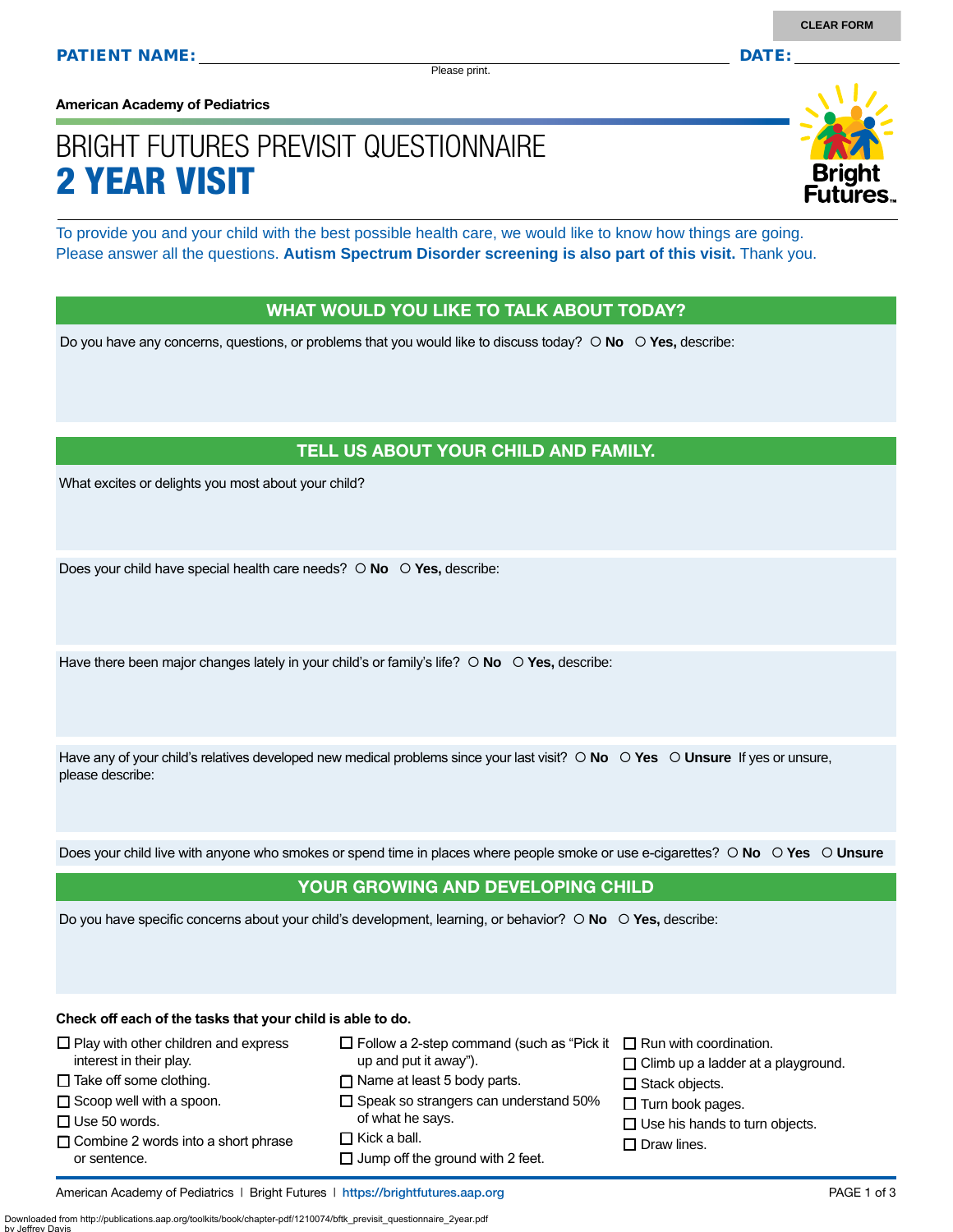## 2 YEAR VISIT

#### RISK ASSESSMENT

|                                    | Does your child's diet include iron-rich foods, such as meat, iron-fortified cereals, or beans?                                                                                                          | O Yes         | $O$ No | O Unsure |
|------------------------------------|----------------------------------------------------------------------------------------------------------------------------------------------------------------------------------------------------------|---------------|--------|----------|
| Anemia                             | Do you ever struggle to put food on the table?                                                                                                                                                           | $O$ No        | O Yes  | O Unsure |
| <b>Dyslipidemia</b>                | Does your child have parents, grandparents, or aunts or uncles who have had a stroke or<br>heart problem before age 55 (male) or 65 (female)?                                                            | $\bigcirc$ No | O Yes  | O Unsure |
|                                    | Does your child have a parent with elevated blood cholesterol level (240 mg/dL or higher) or<br>who is taking cholesterol medication?                                                                    | $\bigcirc$ No | O Yes  | O Unsure |
|                                    | Do you have concerns about how your child hears?                                                                                                                                                         | $O$ No        | O Yes  | O Unsure |
| <b>Hearing</b>                     | Do you have concerns about how your child speaks?                                                                                                                                                        | $\bigcirc$ No | O Yes  | O Unsure |
| Lead                               | Does your child live in or visit a home or child care facility with an identified lead hazard or a<br>home built before 1960 that is in poor repair or was renovated in the past 6 months?               | O No          | O Yes  | O Unsure |
|                                    | Does your child have a dentist?                                                                                                                                                                          | O Yes         | $O$ No | O Unsure |
| Oral health<br><b>Tuberculosis</b> | Does your child's primary water source contain fluoride?                                                                                                                                                 | O Yes         | $O$ No | O Unsure |
|                                    | Was your child or any household member born in, or has he or she traveled to, a country<br>where tuberculosis is common (this includes countries in Africa, Asia, Latin America, and<br>Eastern Europe)? | O No          | O Yes  | O Unsure |
|                                    | Has your child had close contact with a person who has tuberculosis disease or who has had<br>a positive tuberculosis test result?                                                                       | O No          | O Yes  | O Unsure |
|                                    | Is your child infected with HIV?                                                                                                                                                                         | O No          | O Yes  | O Unsure |
| <b>Vision</b>                      | Do you have concerns about how your child sees?                                                                                                                                                          | $\bigcirc$ No | O Yes  | O Unsure |
|                                    | Do your child's eyes appear unusual or seem to cross?                                                                                                                                                    | $O$ No        | O Yes  | O Unsure |
|                                    | Do your child's eyelids droop or does one eyelid tend to close?                                                                                                                                          | $\bigcirc$ No | O Yes  | O Unsure |
|                                    | Have your child's eyes ever been injured?                                                                                                                                                                | $O$ No        | O Yes  | O Unsure |

#### ANTICIPATORY GUIDANCE

#### How are things going for you, your child, and your family?

#### YOUR FAMILY'S HEALTH AND WELL-BEING

| <b>Intimate Partner Violence</b>                                                                                                        |               |               |
|-----------------------------------------------------------------------------------------------------------------------------------------|---------------|---------------|
| Do you always feel safe in your home?                                                                                                   | O Yes         | $\bigcirc$ No |
| Has your partner, or another significant person in your life, ever hit, kicked, or shoved you, or physically hurt<br>you or your child? | $\circ$ No    | O Yes         |
| <b>Living Situation and Food Security</b>                                                                                               |               |               |
| Is permanent housing a worry for you?                                                                                                   | $\bigcirc$ No | O Yes         |
| Do you have the things you need to take care of your child?                                                                             | O Yes         | O No          |
| Does your home have enough heat, hot water, electricity, and working appliances?                                                        | O Yes         | $\bigcirc$ No |
| Within the past 12 months, were you ever worried whether your food would run out before you got money to buy more?                      | O No          | O Yes         |
| Within the past 12 months, did the food you bought not last, and you did not have money to get more?                                    | $\circ$ No    | O Yes         |
| <b>Alcohol and Drugs</b>                                                                                                                |               |               |
| Does anyone in your household drink beer, wine, or liquor?                                                                              | $\bigcirc$ No | O Yes         |
| Do you or other family members use marijuana, cocaine, pain pills, narcotics, or other controlled substances?                           | $\circ$ No    | O Yes         |
| <b>Taking Care of Yourself</b>                                                                                                          |               |               |
| Do you take time for yourself?                                                                                                          | O Yes         | $\bigcirc$ No |
| Do you and your partner spend time alone together?                                                                                      | O Yes         | O No          |
| Do you and your family do activities together?                                                                                          | O Yes         | $\bigcirc$ No |
| Do you have someone you can turn to if you need to talk about problems?                                                                 | O Yes         | O No          |

American Academy of Pediatrics | Bright Futures | https:/[/brightfutures.aap.org](https://brightfutures.aap.org/Pages/default.aspx) | Namerican Academy of Pediatrics | Bright Futures | https://brightfutures.aap.org